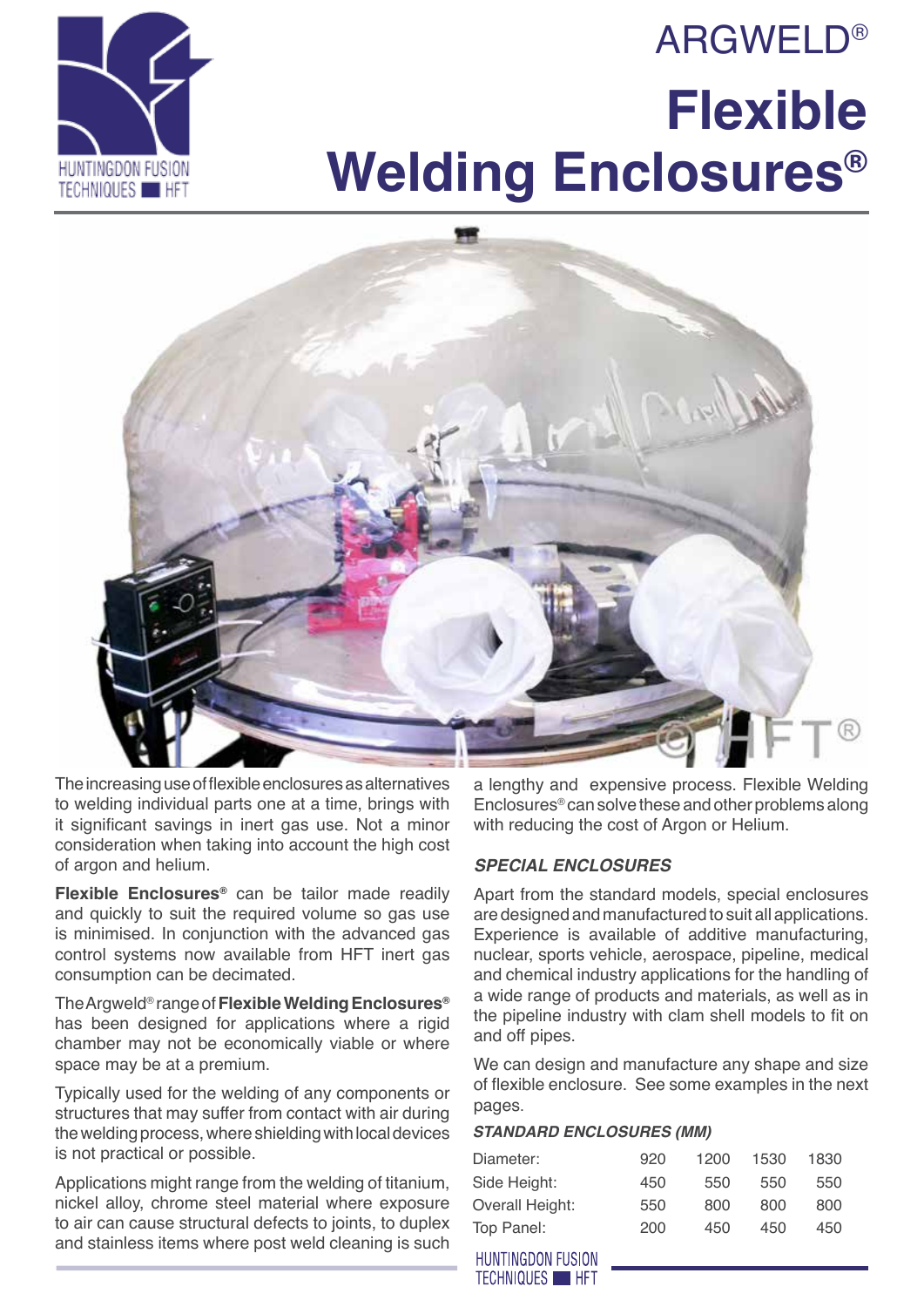# *Rectangular Enclosures*



Large Posting Ports (ante chambers) Lengths of 900, 1200, 1500 and 1800 mm 3 sets of glove ports with sleeves and gloves These and other specials available on request



A specially designed welding enclosure for research purposes studying mechanised welding techniques for Titanium.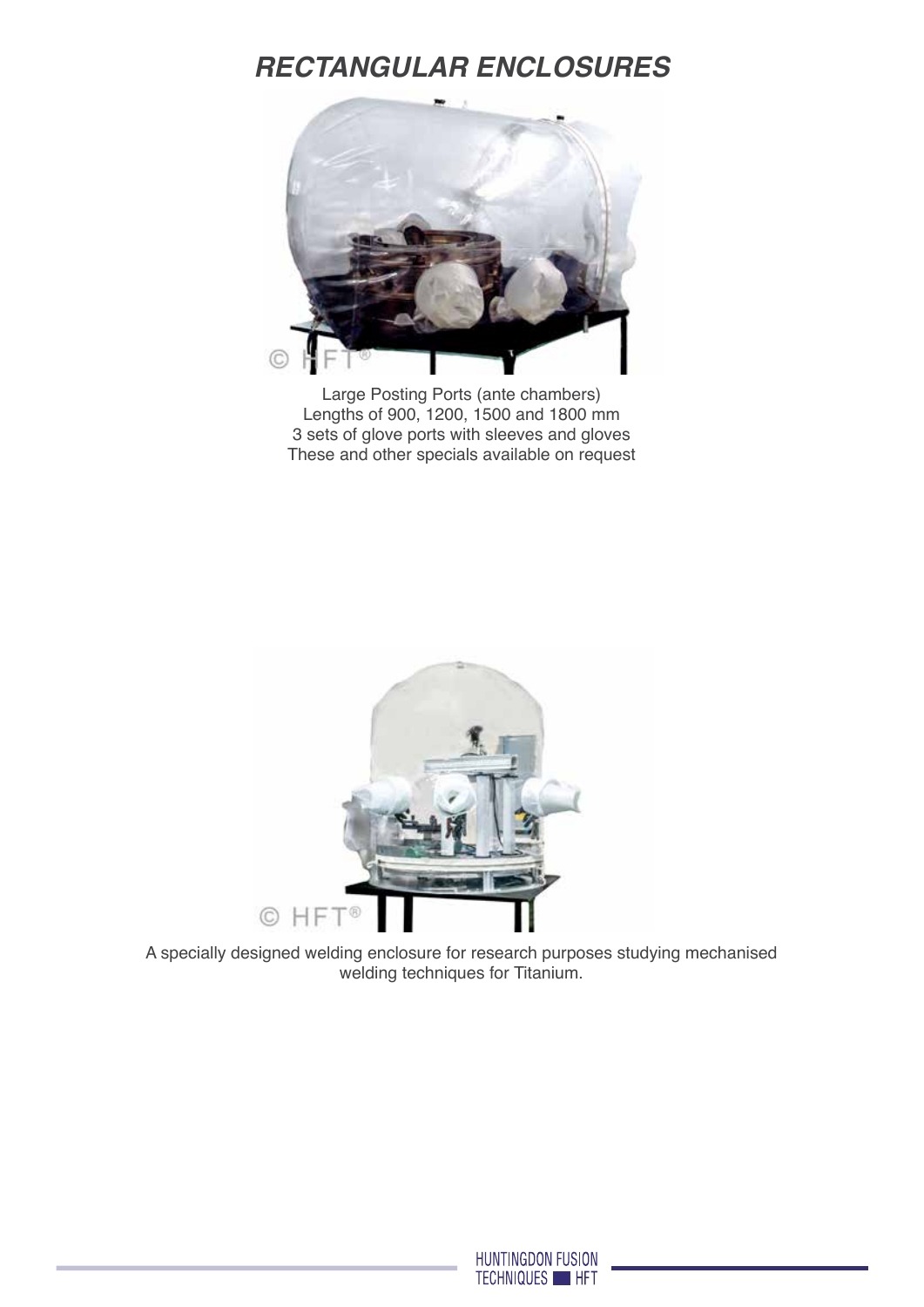

Titanium structure welded in an enclosure to provide bright shiny welds free of oxide discolouration.



Large volume Flexible Welding Enclosure® for manually welding structural joints.



**Customer affadavit** *" We use our Argweld® Enclosure along with the PurgEye® Monitor® every day for our titanium welding. They are built to last."* 

> *Mark Cooper Fabrication Manager Shapes Aerospace International*

> > HUNTINGDON FUSION TECHNIQUES HFT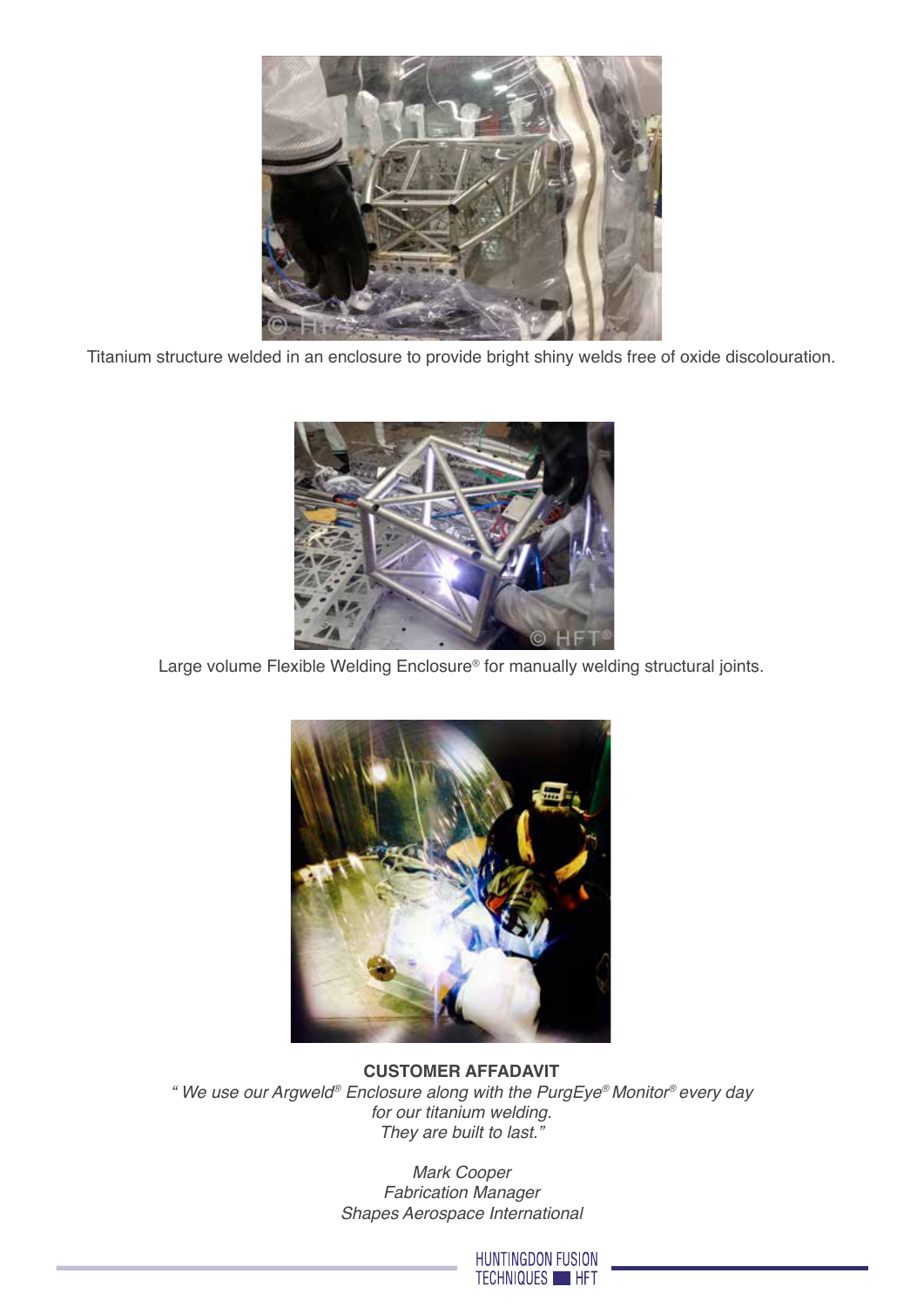

A production enclosure for manufacturing sports vehicle chassis with many joints welded in the same purging cycle.

### *Specification*

The Enclosures are supplied as a totally leak tight unit, with black pvc base welded to the translucent pvc walls and optically clear, transparent top section.

All entry/exit glands are sealed on shipment as are the zip(s), the ante- chamber and the auxilliary posting ports.

Each enclosure contains a welded service panel of feed-through ports (glands), including:

- Argon Entry Port.
- Earth/Ground cable.
- 2 water cooling ports.
- TIG/GTAW welding torch cable gland.<br>• Electric wires for manipulators etc.
- Electric wires for manipulators etc.

This panel is close to the base, for convenience. In addition, the Flexible Welding Enclosures® have an exhaust port at the very top, with a one way valve to vent displaced gas to atmosphere, as the inert gas from below, pushes the unwanted gas to the top.

Two pairs of sleeves and gloves are fitted to each enclosure as standard and the glove ports are fitted with drawstrings to prevent the gloves and sleeves from blowing out and helping to reduce the risk of damage by passing objects or people.

The vertical sides of the enclosure are made from translucent plastic, while the top is constructed from an optically clear plastic to provide total visibility.

The plastic used for Argweld® Flexible Welding Enclosures® is resistant against ultraviolet hardening and damage.

A standard entry zip is provided .

An additional feed-through is provided for a welding torch on the opposite side of the Enclosure, so that both left handed and right handed welders can work without having a long weld torch cable doubled up in front of them.

Each Enclosure is provided with a repair kit to allow on site repairs in the event of accidental damage.

A standard posting port with purge gas hose entry port and vent is fitted to each model to allow small objects to be transferred in and out the Enclosure without disturbing the quality of the purge environment.

The standard port comprises a 600 mm long sleeve of 230 mm width when flat.

An additional exhaust port at the top of the enclosure, is provided for the Weld Purge Monitor® to be connected.

#### *Options*

- Extra pairs of glove ports.
- Special lock for the purging port to maintain argon purge in the enclosure.
- Other sizes and shapes are available as non standard items on special request.
- Different length zips available subject to wish and application.
- Alternative posting ports and antechambers are able to be added.

*Note: We do not supply the internal metal base plate, the internal purge line or the external stand to support the enclosure.*

| Part N°                                    | <b>Product Description</b> |                 |                  |  |  |
|--------------------------------------------|----------------------------|-----------------|------------------|--|--|
| <b>Round</b>                               |                            | <b>Diameter</b> | Weight           |  |  |
| AFE0900                                    | fitted with 1430 mm zip    | 900 mm (36")    | 8 kg             |  |  |
| AFE1200                                    | fitted with 1900 mm zip    | 1200 mm (48")   | 8 kg             |  |  |
| AFE1500                                    | fitted with 1970 mm zip    | 1500 mm (60")   | 10 kg            |  |  |
| AFF1800                                    | fitted with 2300 mm zip    | 1800 mm (70")   | 10 <sub>kg</sub> |  |  |
|                                            |                            |                 |                  |  |  |
| <b>Rectangular</b> (special made to order) |                            |                 |                  |  |  |
| AFER900                                    | fitted with 1430 mm zip    | 36"x36"x30"     |                  |  |  |
| AFER <sub>120</sub>                        | fitted with 1970 mm zip    | 48"x36"x30"     |                  |  |  |
| AFER <sub>150</sub>                        | fitted with 1970 mm zip    | 60"x36"x30"     |                  |  |  |
| AFFR <sub>180</sub>                        | fitted with 1970 mm zip    | 72"x36"x30"     |                  |  |  |

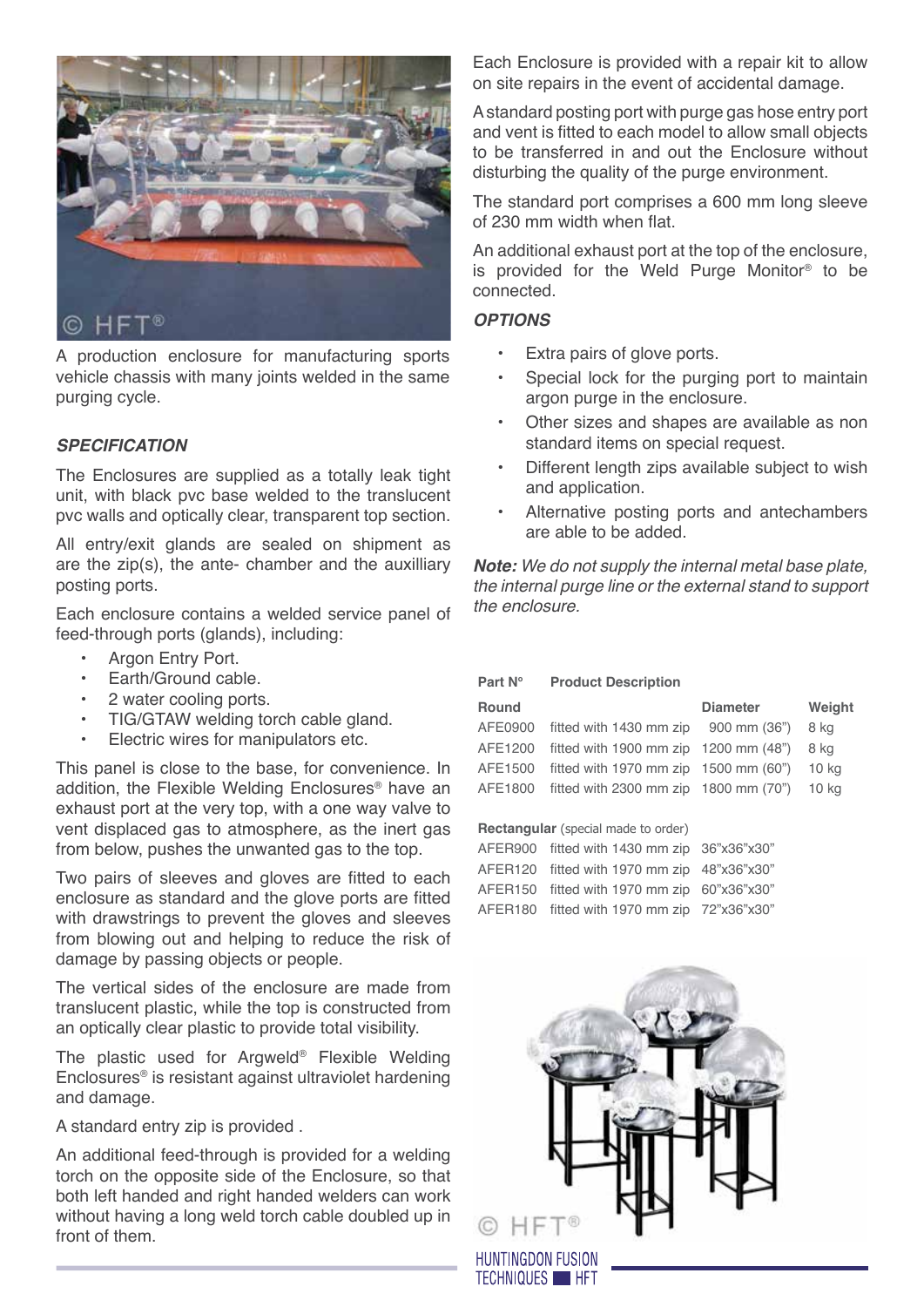# *Weld Purge Monitoring Systems*



**PurgEye® 100 IP65** for oxygen levels from 20.94% to 0.01% (100 ppm).



**PurgEye® 300 Nano** low cost entry level model for 1000 to 10 ppm oxygen. There are no controls to operate.

![](_page_4_Picture_5.jpeg)

**PurgEye® 600 Touch Screen** fully computerised colour model with wireless USB download of recorded data from 1000 ppm down to 10 ppm oxygen. Measuring range from atmosphere (20.94%) to 10 ppm oxygen.

![](_page_4_Picture_7.jpeg)

**PurgEye® 200 IP65 Hand Held with PurgeNet™** new battery powered with an Integral sampling pump to drag samples across the sensor at regular, predetermined intervals.

Measures down to 10 ppm oxygen.

This model is also sealed against the ingress of water and dust, up to IP65 standard.

![](_page_4_Picture_11.jpeg)

**PurgEye® 500 Desk with PurgeNet™** similar to the PurgEye® 300 Plus but with an integral pump to take samples of exhaust gas at regular time intervals to be set by the user. Measuring range 1,000 to 10 ppm oxygen.

**HUNTINGDON FUSION TECHNIQUES HFT**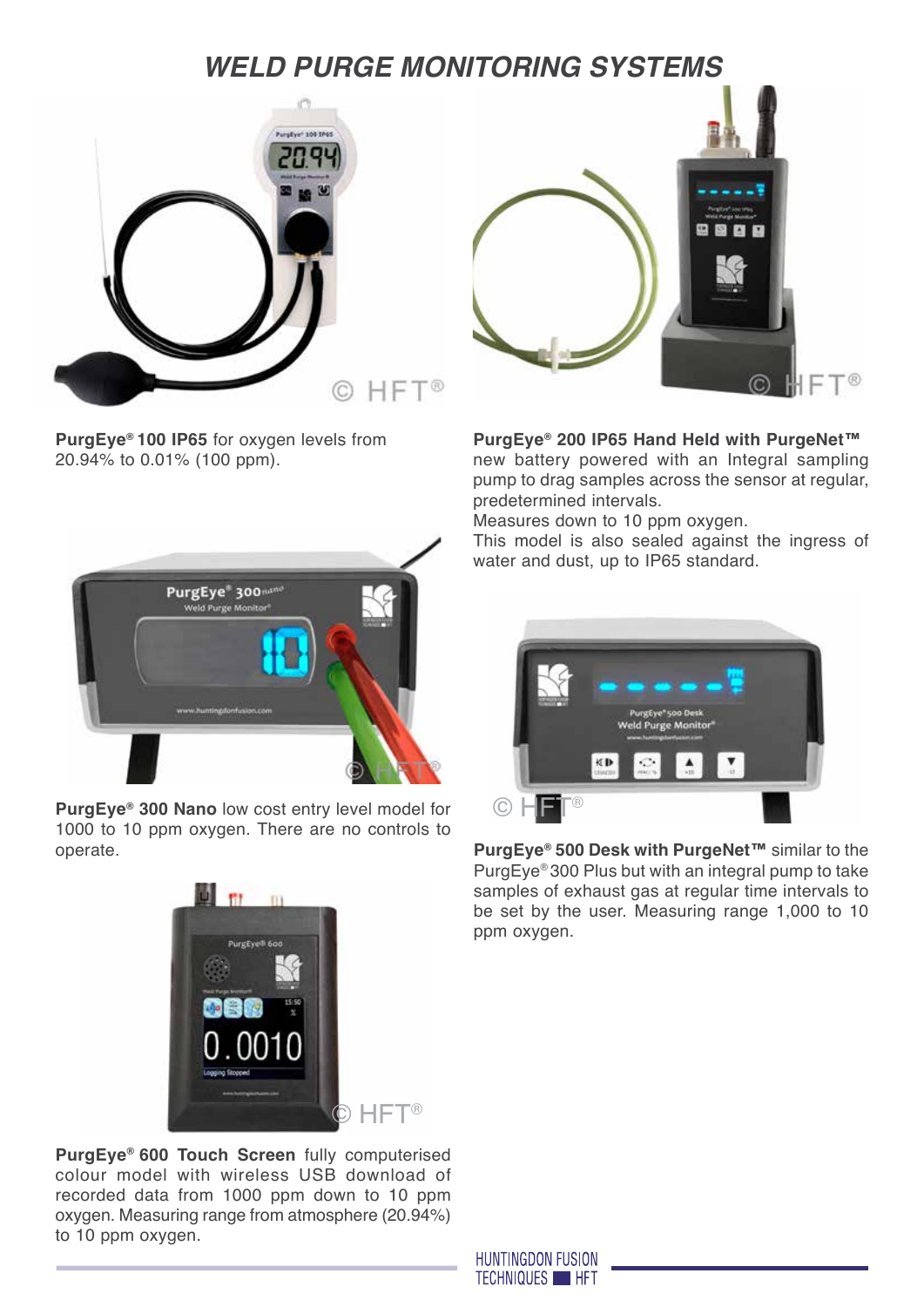![](_page_5_Picture_0.jpeg)

**PurgEye® 1000 Remote with PurgeNet™**. The 10 ppm oxygen sensing head can monitor up to 1 km away, providing immediate readings via the electronic cable.

![](_page_5_Picture_2.jpeg)

**PurgEye® 1500 Site IP68 with PurgeNet™**. Specially designed to work on rugged construction sites with an indestructable case.

## *PurgeNet™ accessories*

![](_page_5_Picture_5.jpeg)

**Visual Alarm Indicator PurgeNet™ and PurgeLog™ connections**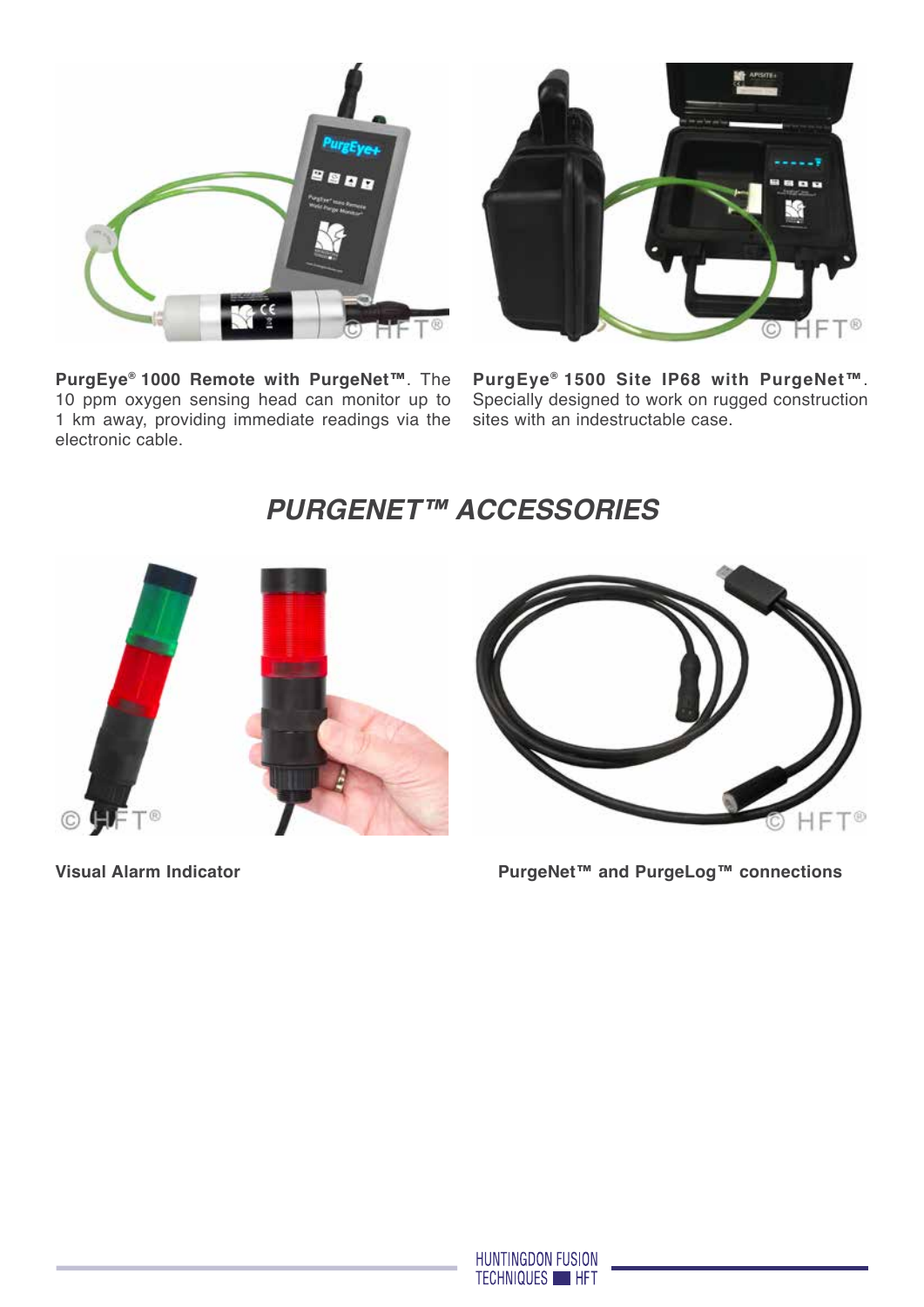## *Keeping it Clean*

*Argweld® Flexible Weld Purging Enclosures® make it possible to weld stainless steels, titanium and other reactive alloys effectively without oxidation & discolouration*

#### *Introduction*

There's not much that's new about Flexible Weld Purging Enclosures®. For more than a generation flexible welding enclosures have been a costeffective way for welders to maintain an atmosphere that's entirely inert, which is necessary for fabricating products from sensitive materials that are used in many high-tech, high quality or safety-critical applications.

In the past, metal enclosures have been the most common choice for fabricators, even though such equipment has always been very expensive to produce and operate.

Now, as the demand for products fabricated from sensitive or reactive materials increases, the demand is rising for new designs to enclose welding processes.

An increasing number of companies that fabricate products in such metals are recognizing the benefits of the Flexible Weld Purging Enclosures®.

![](_page_6_Picture_7.jpeg)

*Welding titanium and other sensitive materials successfully requires an entirely clean and draught free work area*

### *Titanium*

To begin, welding titanium demands more care than usual. It's not impossible, but it's a particular skill.

Titanium is highly reactive. It will form compounds with undesirable elements. If the metal is heated in air, the surface of the part will gain carbides, nitrides, and oxides that may reduce the weld's fatique resistance and notch toughness, as well as that of the heated zone.

According to titanium manufacturer Timet Corp., the techniques and equipment used to weld titanium are similar to those required for other high-performance materials (e.g.,stainless steels or Ni-base alloys).

![](_page_6_Picture_13.jpeg)

By contrast, titanium demands greater attention to cleanliness and to the use of auxiliary inert gas shielding than those materials.

"Molten titanium weld metal must be totally protected from contamination by air," according to Timet, and 'hot heat-affected zones and root sides of titanium welds must be shielded until temperatures drop below  $800^{\circ}$  F (427 $^{\circ}$  C)."

Timet recommends welding of titanium be done in a separate, specifically designated area.

This area should be kept clean and isolated from dirt producing operations like grinding, torch cutting, and painting that may produce dust or other particulates. It should also be draught-free and humidity should be controlled.

Leading British weld purging ancillaries manufacturer Huntingdon Fusion Techniques (HFT®) reports significant sales of its flexible enclosures to global aerospace manufacturers involved in helicopter, bellows, spacecraft and fluid handling systems production, as well as top sports car and surgical product manufacturers and to Airlines for repair and maintenance applications.

CEO, Georgia Gascoyne notes, 'We have been taken by surprise at the sudden surge in demand from these highly demanding fabricators although we have promoted our enclosures for these very applications for many years.

The HFT® enclosures are manufactured from UV resistant PVC and have proved to be extremely successful for welding with oxygen levels down to

![](_page_6_Picture_21.jpeg)

10 parts per million. Aerospace companies are now placing orders for batches of six at a time so that they can meet production demands'.

The Flexible Weld Purging Enclosures® are manufactured as standard with two sets of glove ports but extra sets can be specified. The upper half of the enclosure is optically clear and provides excellent welding vision. An entry lock is fitted for small parts to be taken in and out without loss of purge quality. An exhaust valve allows continuous purging so that impurities can be expelled during welding.

**HUNTINGDON FUSION TECHNIQUES HET**